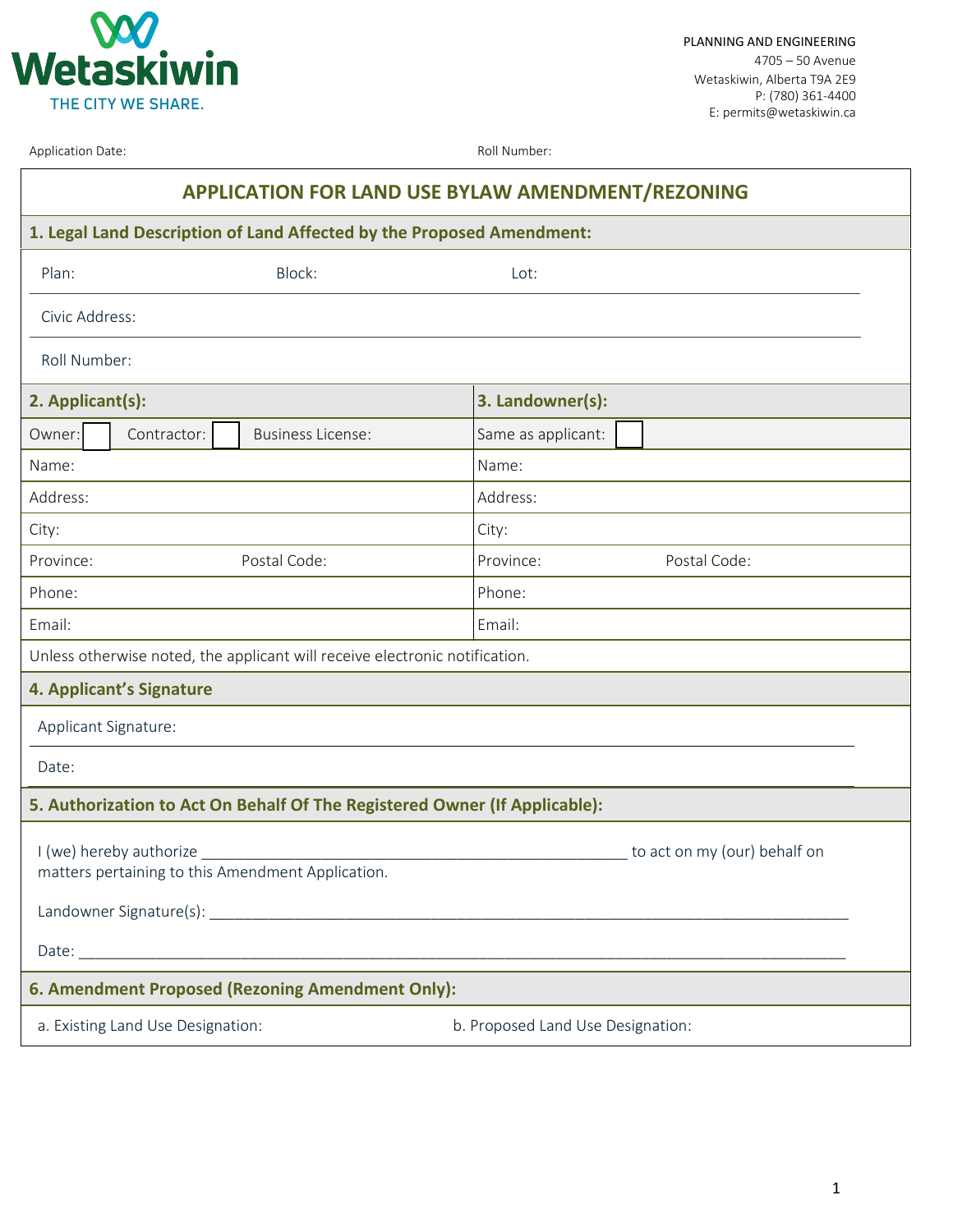

PLANNING AND ENGINEERING 4705 – 50 Avenue Wetaskiwin, Alberta T9A 2E9 P: (780) 361-4400 E: permits@wetaskiwin.ca

## **7. Applicant's Rationale:**

Please provide your rationale for requesting the proposed amendment. You may use the space below or prepare a separate statement to attach to this application. This submission will be included in any reports presented to The City of Wetaskiwin City Council.

**8. Fees:**

Application Fee: \$750.00

Advertising Fee: \$900.00

Total Fee: \$1,650.00

## **9. Additional Amendment Requirements:**

1. A copy of the current Certificate of Title(s) for the subject lands, dated no later than 30 days from the date of the application and one copy of each easement document, right-of-way, restrictive covenant or other legal document registered on the property that affects the use of the lands. If either the registered landowner or the applicant is registered as a numbered company, the names of the principles of the numbered company.

2. Drawing or site map showing the lands proposed to be rezoned/amended complete with dimensions and areas of each district.

3. Any other information which is deemed to be necessary by the Council.

## **10. Amending the Land Use Bylaw:**

Sections 3.13 and 3.15 of the Land Use Bylaw establish regulations for amending the Land Use Bylaw. Applicants are encouraged to review these sections to familiarize themselves in the process that The City of Wetaskiwin will take in reviewing and deciding upon their application.

The personal information collected on this form is being collected under the authority of Sections 33, 39(1)(a)(b) and 40 (1)(a)(b)(c) of the Alberta Freedom of Information and Protection of Privacy Act, and Section 301.1 of the Municipal Government Act RSA 2000. The information will be used to process your application(s). The information *collected will be used to process your application(s). Your name, contact telephone number, and address may be used to carry out current and/or future construction, operating programs, services, or activities of the Municipality. If you have questions about the collection, use, or disclosure of the personal information provided, please contact the Freedom of Information and Protection of Privacy Coordinator at 780.361.4400.*